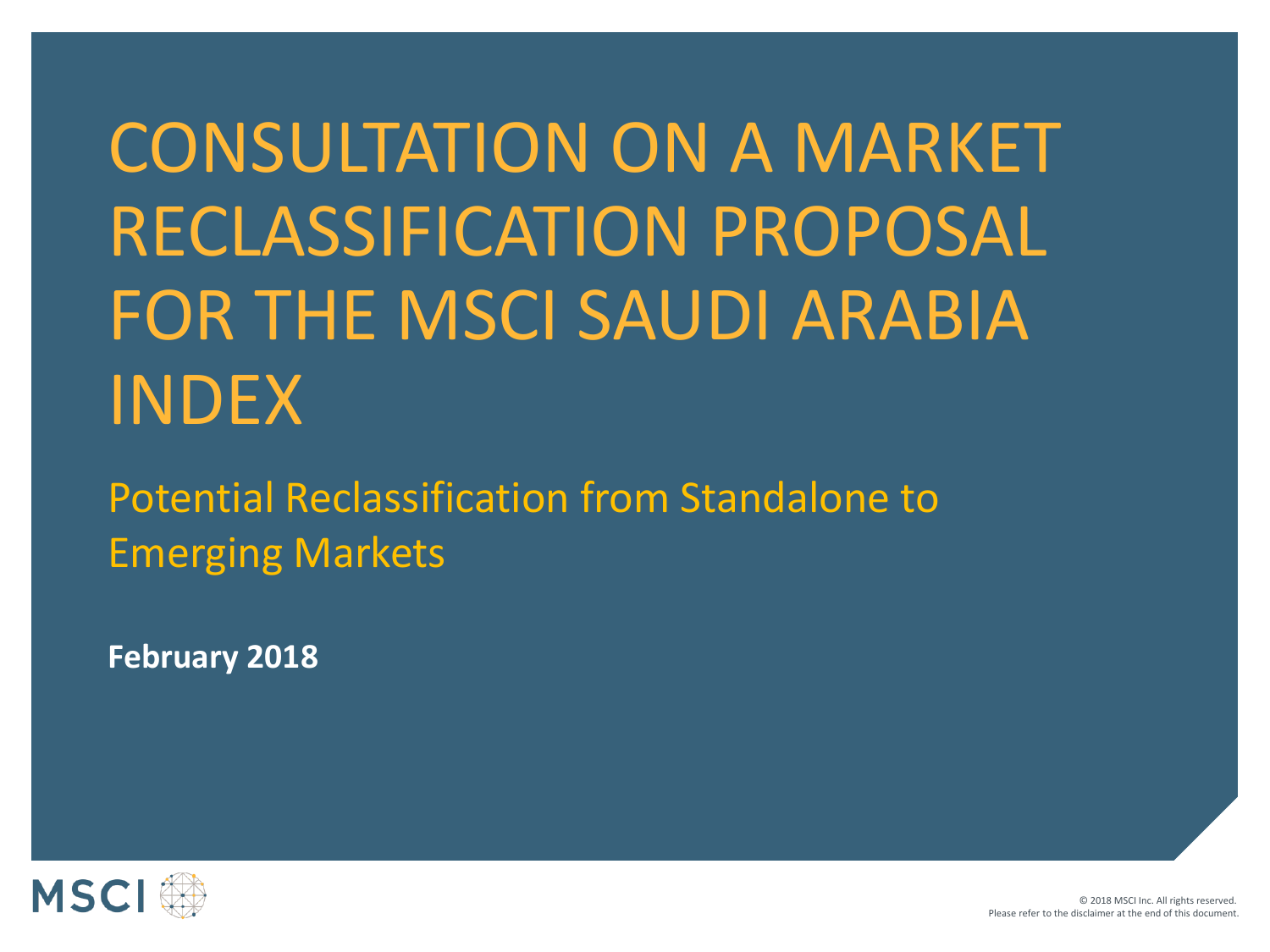## RECLASSIFICATION PROPOSAL

- MSCI proposes to reclassify the MSCI Saudi Arabia Index from Standalone Market to Emerging Markets status
	- ─ The proposed reclassification would be reflected in all relevant global and regional composite indexes
	- ─ The proposal is to implement the potential reclassification in two steps coinciding with the May 2019 Semi‐Annual and the August 2019 Quarterly Index Reviews
- MSCI will consult with market participants on this reclassification proposal as part of the 2018 Annual Market Classification Review
	- ─ MSCI will announce its decision in June 2018
- Please note that this proposal may or may not lead to any changes to the MSCI Indexes

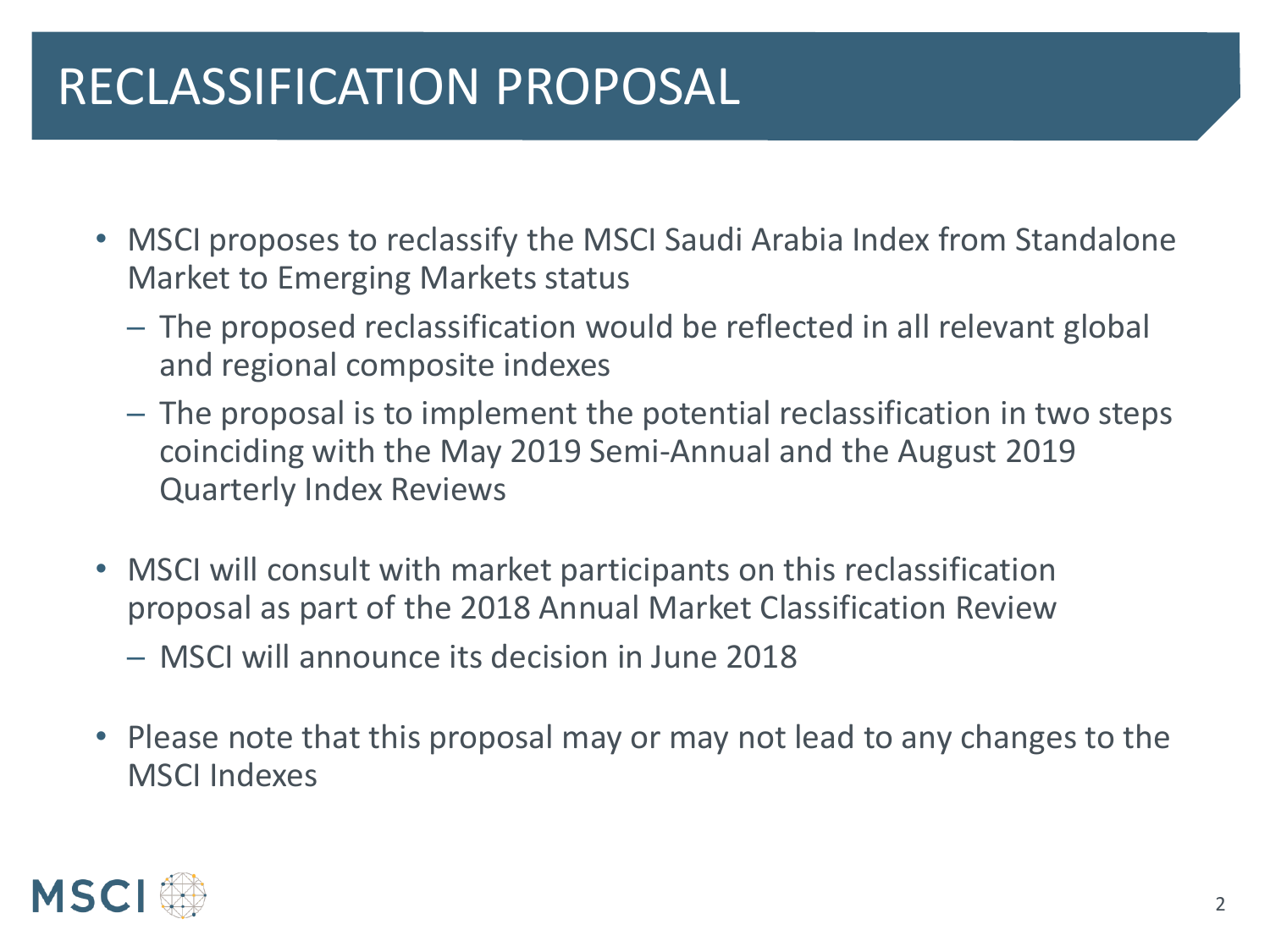## BACKGROUND

- The Saudi Arabia equity market opened up to foreign direct investments in June 2015 through a Qualified Foreign Investor (QFI) program
- Since September 2016, a number of positive market reforms were implemented. Changes include among others:

|                                              | <b>Previous situation</b>                                                                                                                                                                                                               | <b>Current situation</b>                                                                  | Implementation date of the<br>changes                               |
|----------------------------------------------|-----------------------------------------------------------------------------------------------------------------------------------------------------------------------------------------------------------------------------------------|-------------------------------------------------------------------------------------------|---------------------------------------------------------------------|
| <b>Foreign Ownership Limits</b>              | 20% limit applicable to QFIs                                                                                                                                                                                                            | 49% limit applicable to all foreign investors<br>(including QFIs)                         | Sep. 2016 (QFI rules version 2)                                     |
| <b>QFI registration rules</b>                | • Reduction in the minimum AuM for QFIs from USD 5B to USD 500M<br>• New eligible QFIs (e.g. sovereign wealth funds and university endowments)<br>$\cdot$ Improvements in registration process and process for applying for QFI license |                                                                                           | Sep. 2016 / Jan. 2018 (QFI rules<br>versions 2 and $3$ <sup>*</sup> |
| <b>Clearing and settlement</b>               | $\cdot$ T+0 settlement cycle<br>• No DVP model<br>• Cash pre-funding                                                                                                                                                                    | • T+2 settlement cycle<br>• DVP model with fail trade management<br>• No cash pre-funding | Apr. 2017 (Tadawul's new<br>operating model)                        |
|                                              | • Omnibus facilities not available                                                                                                                                                                                                      | • «Omnibus like» facilities available                                                     | Jan. 2018 (amended Market<br>Conduct Regulations)                   |
| Securities lending /<br><b>Short selling</b> | Not allowed                                                                                                                                                                                                                             | Allowed                                                                                   | Apr. 2017 (Tadawul's new<br>operating model)                        |

\* The 3rd version of the QFI rules (Jan 2018) includes a significant reduction in the number of qualification requirements and a significant improvement in the registration process and the process for applying for a QFI license.

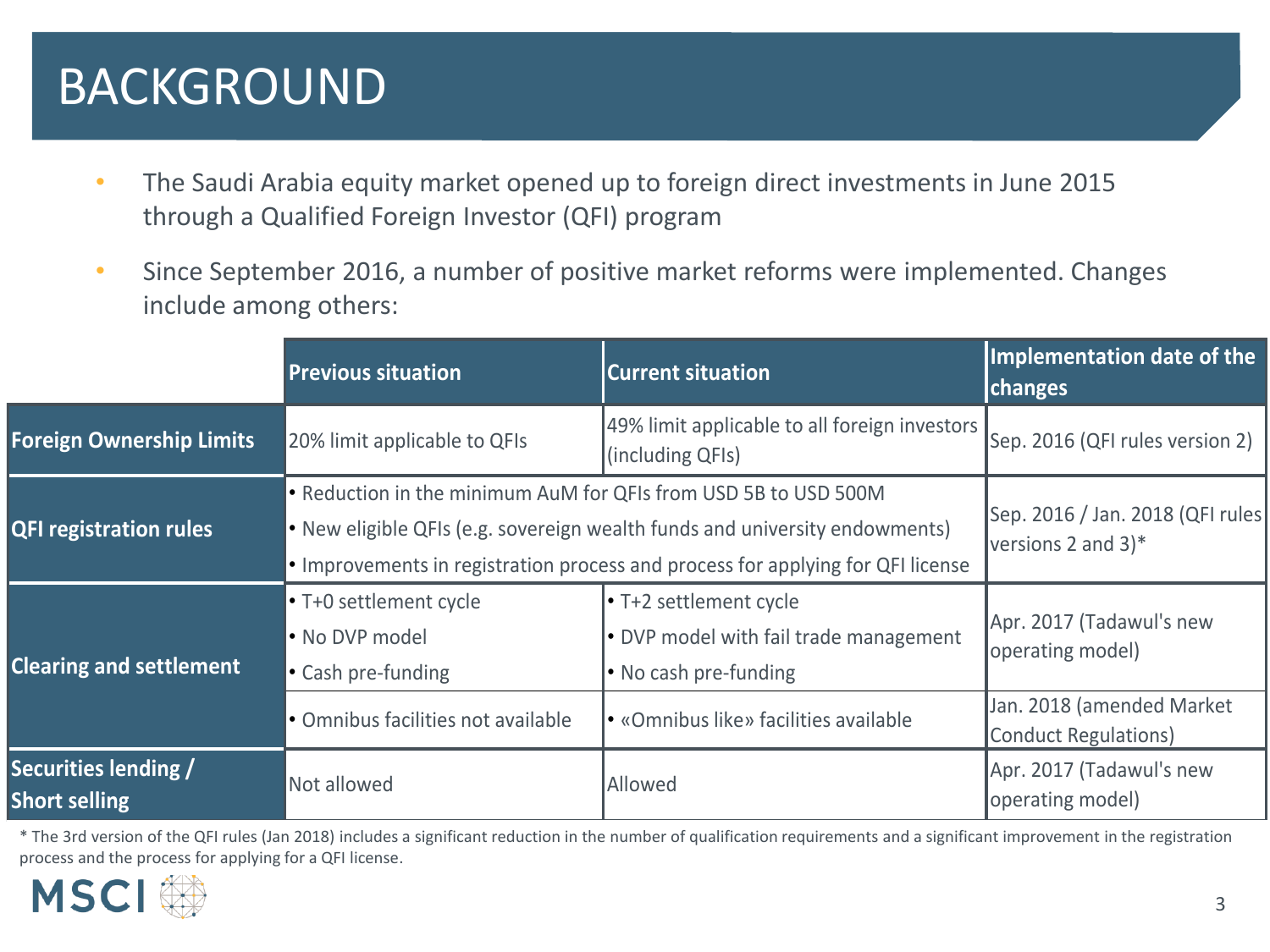# MARKET ACCESSIBILITY REVIEW 2017

| Openness to foreign ownership |                                              |                  |
|-------------------------------|----------------------------------------------|------------------|
|                               | Investor qualification requirement           | $\ddot{}$        |
|                               | Foreign ownership limit (FOL) level          | -/?              |
|                               | Foreign room level                           | $-12$            |
|                               | Equal rights to foreign investors            | $-12$            |
|                               | Ease of capital inflows / outflows           |                  |
|                               | Capital flow restriction level               | $^{\mathrm{++}}$ |
|                               | Foreign exchange market liberalization level | $^{++}$          |
|                               | Efficiency of the operational framework      |                  |
| Market entry                  |                                              |                  |
|                               | Investor registration & account set up       | $-12$            |
|                               | Market organization                          |                  |
|                               | Market regulations                           | $\ddot{}$        |
|                               | Competitive Landscape                        | +                |
|                               | Information flow                             | ÷                |
|                               | Market infrastructure                        |                  |
|                               | Clearing and settlement                      | $\ddot{}$        |
|                               | Custody                                      | ÷                |
|                               | Registry / Depository                        | $++$             |
|                               | Trading                                      | $^{++}$          |
|                               | Transferability                              | $-1?$            |
|                               | Stock lending                                | $-12$            |
|                               | Short selling                                | $-12$            |
|                               | Stability of institutional framework         | ٠                |

**Note: ++: No Issue; +: No Major Issues, improvements possible; -/?: Improvements needed / extent to be assessed**

- **Investor Qualification Requirement:** The QFI program is open to selected types of investors with appropriate size and with sufficient track records. Investors from GCC countries are not subject to any qualification requirements.
- **Foreign Ownership Limits:** A 49% limit applies. A few companies are fully closed to foreign investors.
- **Investor Registration & Account Setup:** Registration is mandatory. The ease and time required for QFIs to register and set up local accounts still needs to be assessed.
- **Information Flow: "-/?" to "+":** The use of IFRS has been enforced for all listed companies beginning January 2017. Some information is still available only in Arabic.
- **Clearing and Settlement: "-/?" to "+":** Effective April 2017, the settlement cycle moved from T+0 to T+2, and pre-funding requirement was eliminated. There is no nominee status and omnibus structures are not available<sup>1</sup>.
- **Custody: "-/?" to "+":** Under the "Securities Independent Custody Model", custodians can now participate in the market settlement process and have greater control over client assets.
- **Transferability:** In-kind transfers and off-exchange transactions are prohibited.
- **Stock lending / Short selling:** Have recently been allowed for all listed securities but have not been tested yet.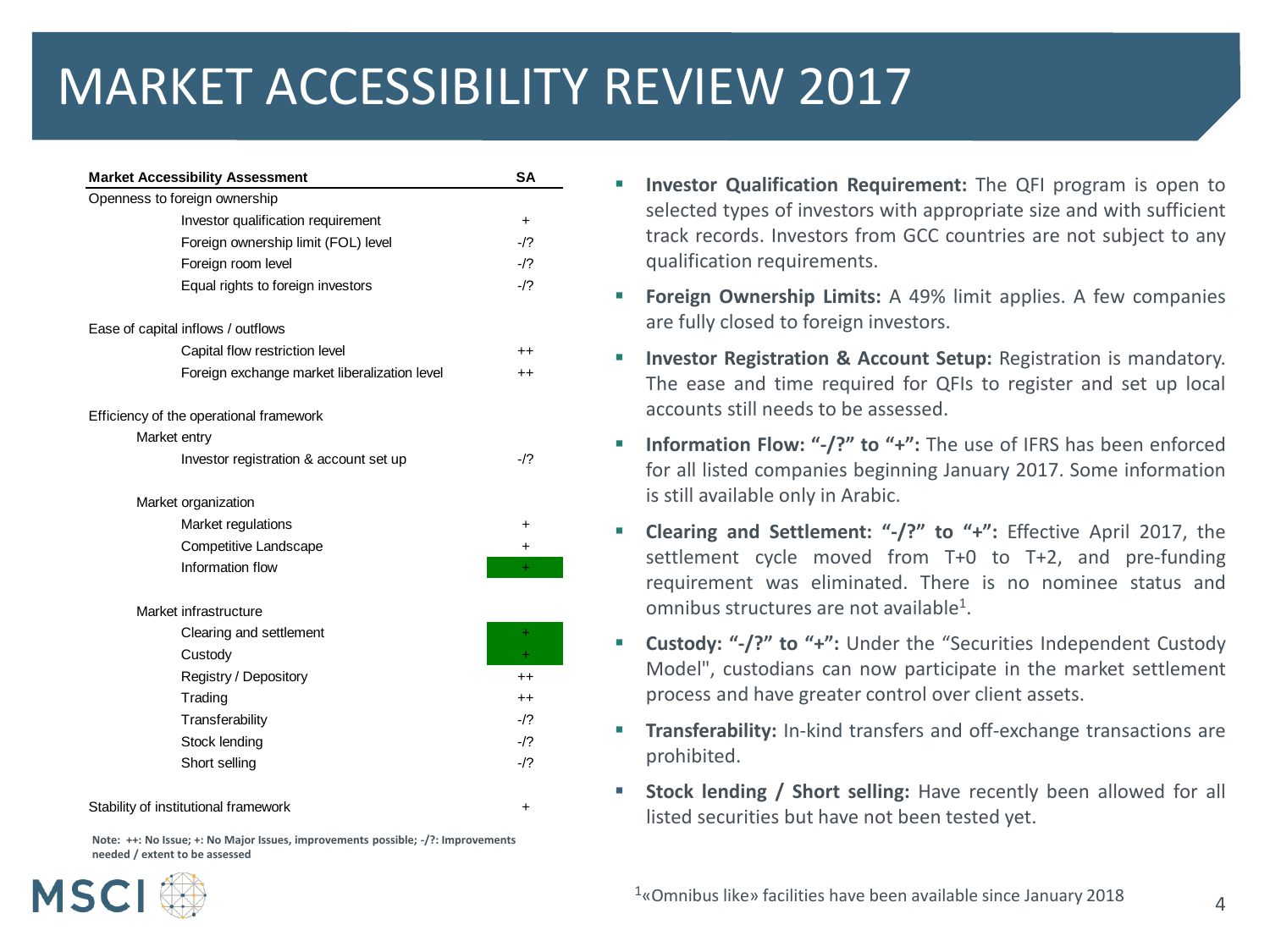#### CURRENT CONSTITUENTS OF MSCI SAUDI ARABIA INDEX

| <b>Company</b>                  | <b>Full Mcap*</b> | FIF Mcap* | $FIF**$ | <b>Company</b>                     | <b>Full Mcap*</b> | FIF Mcap* | $FIF**$ |
|---------------------------------|-------------------|-----------|---------|------------------------------------|-------------------|-----------|---------|
| <b>ADVANCED PETROCHEMICALS</b>  | 2,231             | 1,093     | 0.49    | <b>RABIGH REFINING &amp; PETRO</b> | 5,085             | 1,271     | 0.25    |
| AL RAJHI BANKING & INV          | 30,761            | 15,073    | 0.49    | <b>RIYAD BANK</b>                  | 10,831            | 4,333     |         |
| AL TAYYAR TRAVEL GROUP          | 1,495             | 733       | 0.49    | <b>SAMBA FINANCIAL GROUP</b>       | 13,066            | 6,402     |         |
| <b>ALINMA BANK</b>              | 7,964             | 3,902     | 0.49    | SAUDI AIRLINES CATERING            | 1,755             | 790       | 0.45    |
| ALMARAI CO                      | 13,538            | 6,092     | 0.45    | <b>SAUDI ARAB FERTILIZER</b>       | 7,358             | 3,311     |         |
| ARAB NATIONAL BANK              | 7,061             | 2,471     | 0.35    | SAUDI ARABIAN MINING CO            | 15,871            | 5,555     |         |
| <b>BANK ALBILAD</b>             | 3,414             | 1,673     | 0.49    | SAUDI BASIC IND CORP               | 83,276            | 20,819    |         |
| <b>BANQUE SAUDI FRANSI</b>      | 9,639             | 2,892     | 0.3     | SAUDI BRITISH BANK                 | 11,599            | 1,740     |         |
| <b>BUPA ARABIA FOR COPR INS</b> | 1,832             | 458       | 0.25    | <b>SAUDI CEMENT</b>                | 2,046             | 1,003     |         |
| CO FOR COOPERATIVE INS          | 2,605             | 1,276     | 0.49    | SAUDI ELECTRICITY CO               | 22,332            | 4,466     |         |
| DAR AL ARKAN REAL ESTATE        | 2,782             | 1,363     | 0.49    | SAUDI INDL INV GROUP               | 2,511             | 1,231     |         |
| <b>EMAAR ECONOMIC CITY</b>      | 3,021             | 1,480     | 0.49    | SAUDI KAYAN PETROCHEM              | 4,800             | 2,352     |         |
| ETIHAD ETISALAT CO              | 3,234             | 1,585     | 0.49    | <b>SAUDI TELECOM CO</b>            | 38,798            | 7,760     |         |
| JARIR MARKETING CO              | 3,959             | 1,940     | 0.49    | SAVOLA                             | 5,372             | 2,632     |         |
| NATIONAL COMM BANK              | 30,910            | 12,364    | 0.4     | SOUTHERN PROVINCE CEMENT           | 1,858             | 836       |         |
| NATL INDUSTRIALIZATION          | 2,882             | 1,412     | 0.49    | YANBU NATL PETROCHEMICAL           | 9,524             | 3,810     |         |

Pro forma data as of February 9, 2018 reflecting the changes due to the February 2018 Quarterly Index Review

\* USD million

\*\* Foreign Inclusion Factor

- The MSCI Saudi Arabia Index is already maintained using the Emerging Markets size and liquidity requirements
- Therefore, there would be no changes in the index maintenance rules for the MSCI Saudi Arabia Index in case of reclassification to Emerging Markets

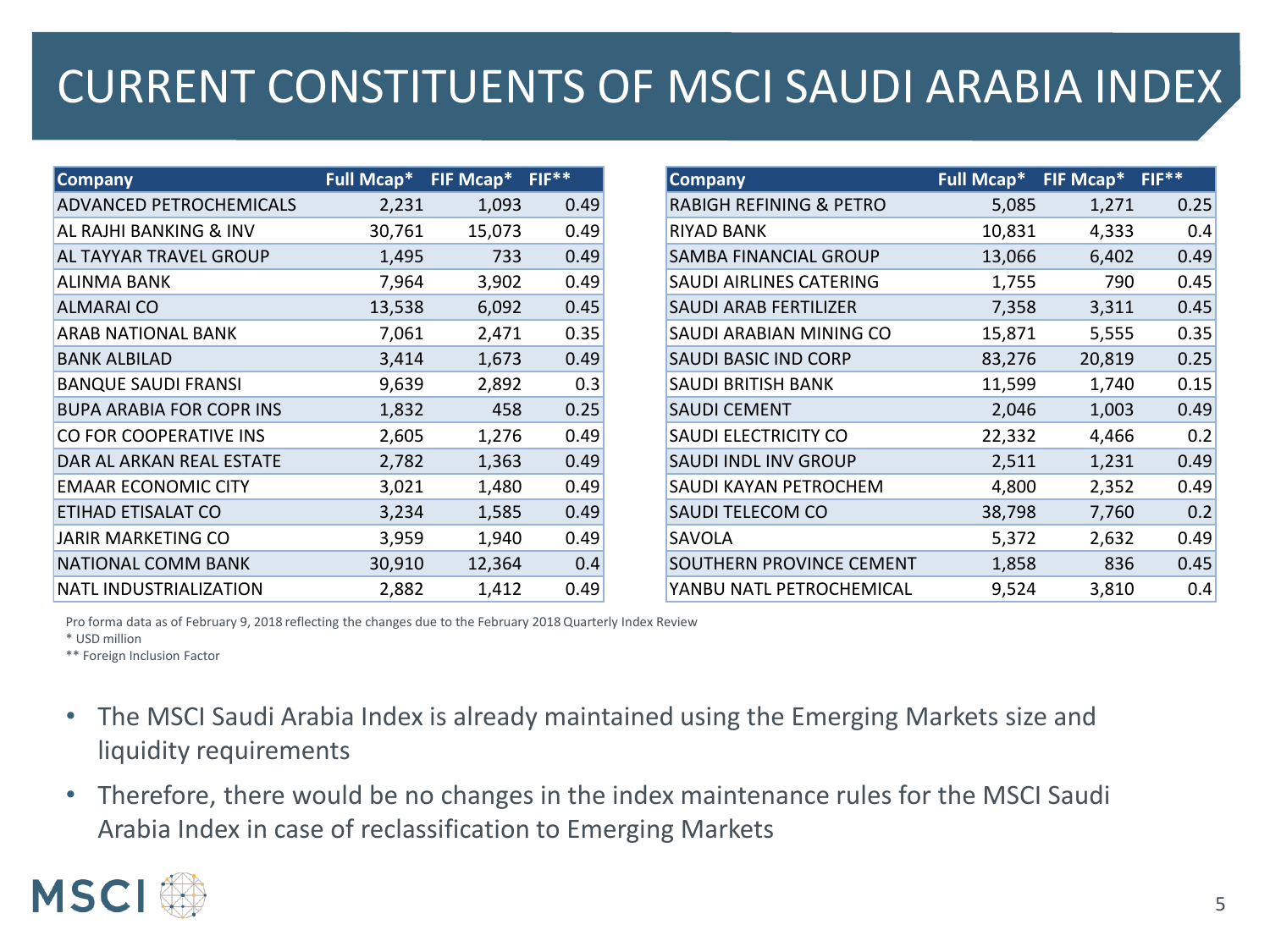|                                               | Large Cap* | Mid Cap*  | <b>Standard</b> | <b>Small Cap</b> | <b>IMI</b> |
|-----------------------------------------------|------------|-----------|-----------------|------------------|------------|
| Number of<br><b>Constituents</b>              | 16         | <b>16</b> | 32              | 42               | 74         |
| <b>Free Float Market Cap</b><br>(USD million) | 103,622    | 20,495    | 124,117         | 16,709           | 140,827    |

Pro forma data as of February 9, 2018 reflecting the changes due to the February 2018 Quarterly Index Review \* The Large Cap / Mid Cap size segmentation is currently not available for the MSCI Saudi Arabia Indexes

- The MSCI Saudi Arabia Index would have 32 constituents under Emerging Markets, and a free float-adjusted market capitalization of USD 124.1 billion
- The MSCI Saudi Arabia Small Cap Index would have 42 constituents under Emerging Markets, and a free float‐adjusted market capitalization of USD 16.7 billion

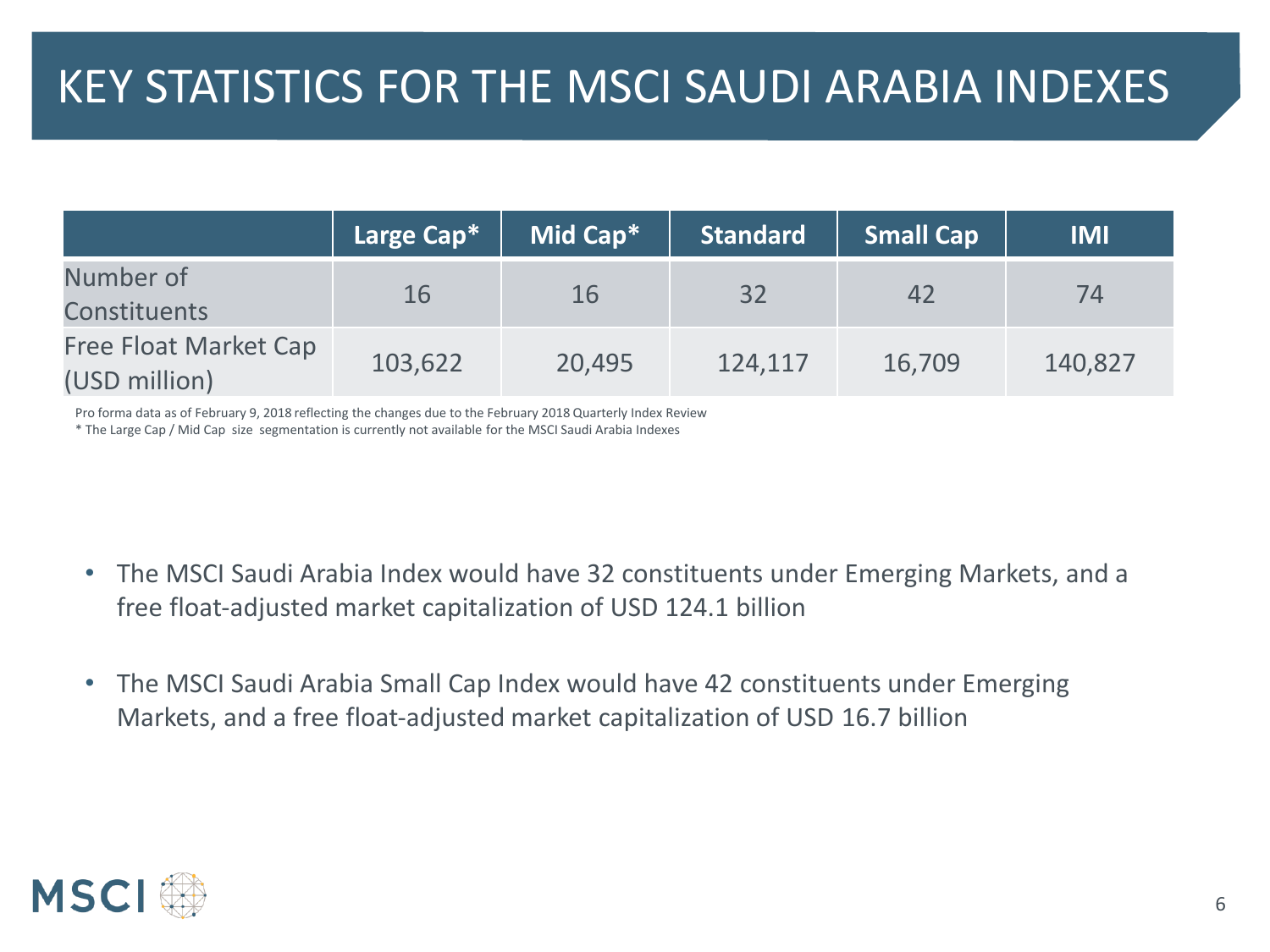#### SIMULATED IMPACT ON THE MSCI EMERGING MARKETS INDEX

| Weight<br>100.0%<br>71.0%<br>29.2%<br>14.1%<br>11.1%<br>8.5%<br>2.4%<br>2.2%<br>2.3% | # Sec.<br>879<br>573<br>153<br>113<br>90<br>79<br>46<br>29                                                            |
|--------------------------------------------------------------------------------------|-----------------------------------------------------------------------------------------------------------------------|
|                                                                                      |                                                                                                                       |
|                                                                                      |                                                                                                                       |
|                                                                                      |                                                                                                                       |
|                                                                                      |                                                                                                                       |
|                                                                                      |                                                                                                                       |
|                                                                                      |                                                                                                                       |
|                                                                                      |                                                                                                                       |
|                                                                                      |                                                                                                                       |
|                                                                                      |                                                                                                                       |
|                                                                                      |                                                                                                                       |
|                                                                                      |                                                                                                                       |
|                                                                                      |                                                                                                                       |
|                                                                                      | 35                                                                                                                    |
|                                                                                      | $\overline{23}$                                                                                                       |
|                                                                                      | $\overline{5}$                                                                                                        |
| 16.9%                                                                                | 196                                                                                                                   |
| 6.7%                                                                                 | $\overline{52}$                                                                                                       |
| 3.4%                                                                                 | 22                                                                                                                    |
| 2.3%                                                                                 | 32                                                                                                                    |
| 1.3%                                                                                 | 23                                                                                                                    |
| 1.0%                                                                                 | 25                                                                                                                    |
| 0.6%                                                                                 | 11                                                                                                                    |
| 0.6%                                                                                 | 12                                                                                                                    |
| 0.3%                                                                                 | 9                                                                                                                     |
| 0.3%                                                                                 | $\overline{3}$                                                                                                        |
| 0.2%                                                                                 | $\overline{4}$                                                                                                        |
| 0.1%                                                                                 | $\overline{3}$                                                                                                        |
|                                                                                      |                                                                                                                       |
| 12.1%                                                                                | 110                                                                                                                   |
|                                                                                      | 53                                                                                                                    |
| 2.9%                                                                                 | $\overline{26}$                                                                                                       |
| 1.2%                                                                                 | 19                                                                                                                    |
| 0.4%                                                                                 | $\overline{9}$                                                                                                        |
| 0.4%                                                                                 | $\overline{3}$                                                                                                        |
|                                                                                      | 1.1%<br>0.1%<br>7.2%<br>Note: All market caps are in USD millions. Pro forma data as of the close of February 9, 2018 |

- The MSCI Saudi Arabia Index would have a potential weight of 2.3% in the MSCI Emerging Markets Index
- The size of the Saudi Arabian equity market is expected to increase further with the Saudi Aramco IPO which is planned for the second half of 2018 (\*)

(\*) As per the MSCI Global Investable Market Indexes methodology, Saudi Aramco will be included in the MSCI Saudi Arabia Index at the time of the IPO as long as it fulfills all eligibility criteria, including the listing of the company's shares on an eligible stock exchange and related market segment, e.g., Tadawul's Main Market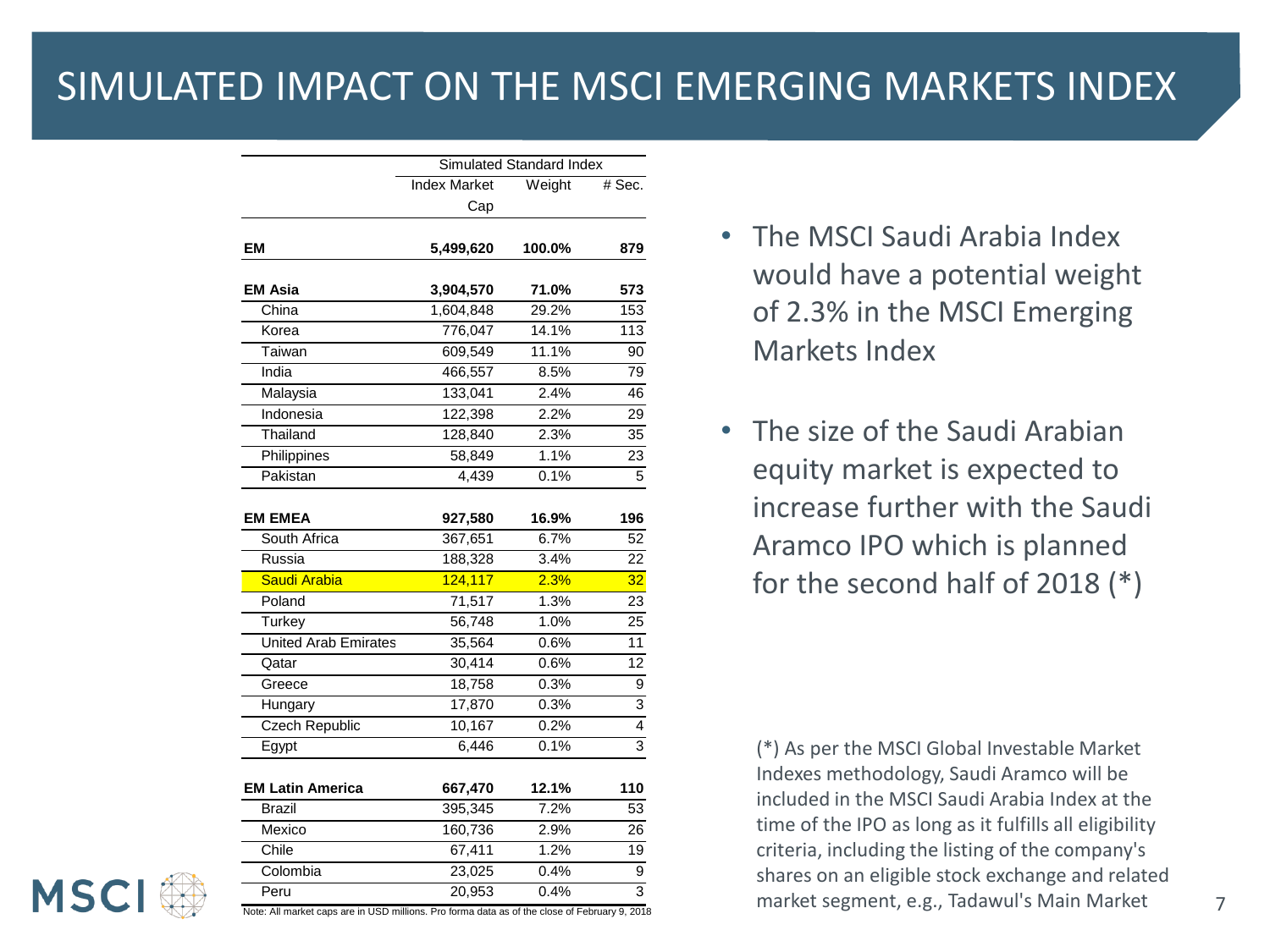# KEY QUESTIONS

- Is the level of accessibility of the Saudi Arabia equity market to foreign investors (including the recent developments highlighted in this document) sufficient to warrant a reclassification of the MSCI Saudi Arabia Index to Emerging Markets?
- Should MSCI give more time before the reclassification in order for market participants to fully absorb the changes that have been implemented in the market?
- Are there any remaining market accessibility concerns that should prevent the reclassification?
- What is your effective experience, if any, of investing in Saudi Arabian equities through the QFI scheme?

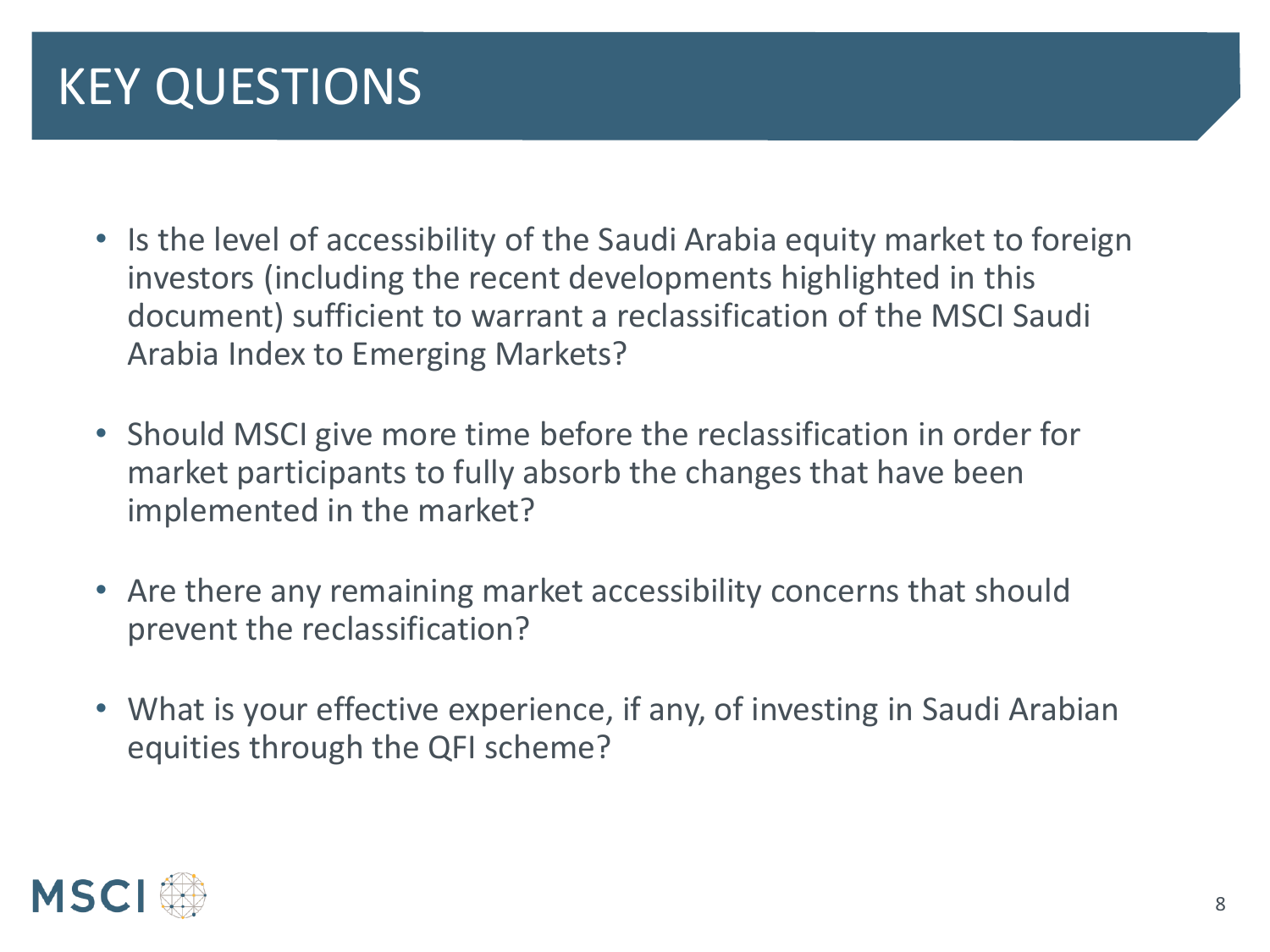For more than 40 years, MSCI's research-based indexes and analytics have helped the world's leading investors build and manage better portfolios. Clients rely on our offerings for deeper insights into the drivers of performance and risk in their portfolios, broad asset class coverage and innovative research.

Our line of products and services includes indexes, analytical models, data, real estate benchmarks and ESG research.

MSCI serves 99 of the top 100 largest money managers, according to the most recent P&I ranking.

For more information, visit us at [www.msci.com.](http://www.msci.com/)